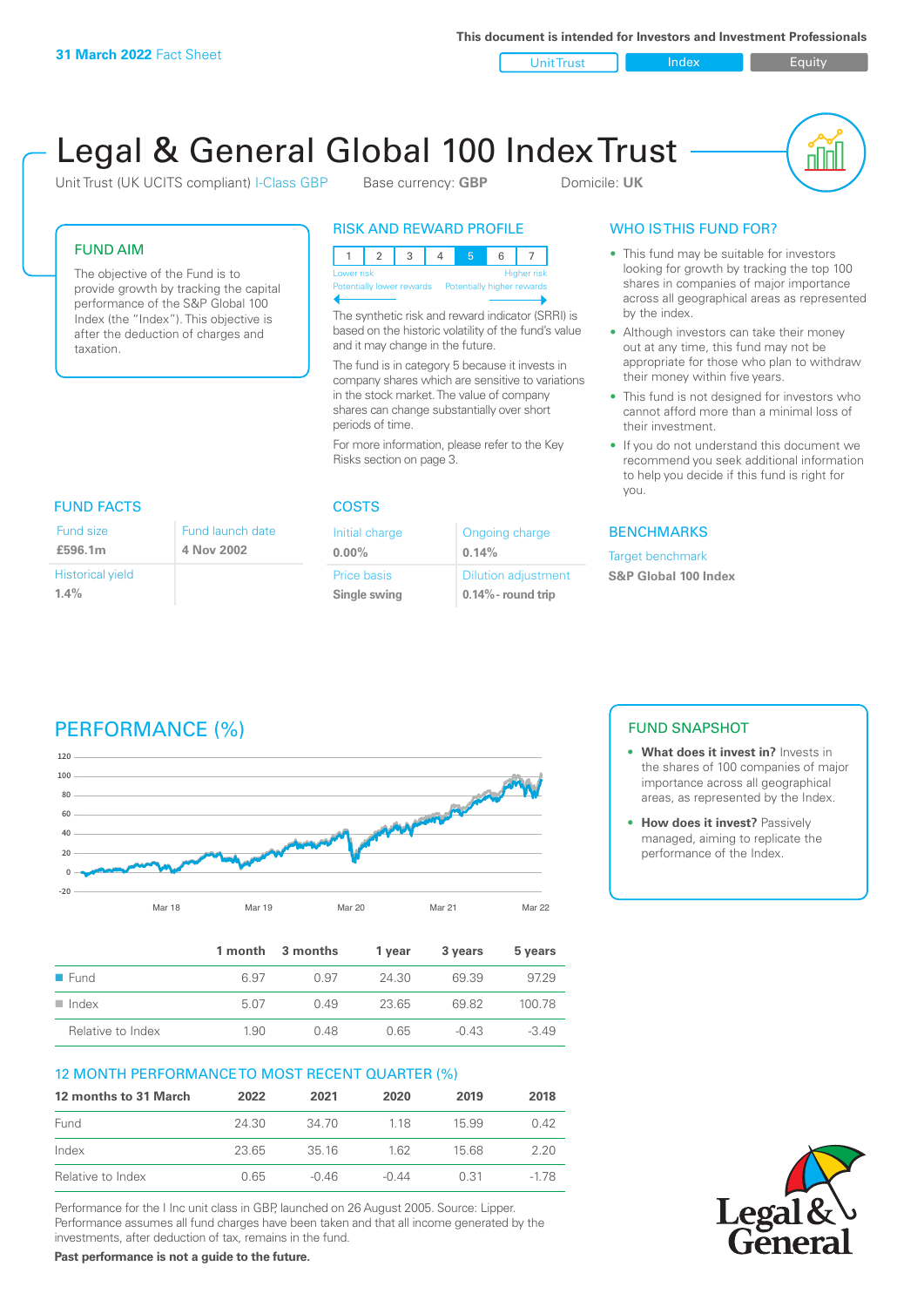# Legal & General Global 100 Index Trust

Unit Trust (UK UCITS compliant) I-Class GBP

# PORTFOLIO BREAKDOWN

All data sources are a combination of LGIM and the Fund Accountant unless otherwise stated. Totals may not sum to due to rounding. In order to minimise transaction costs, the Fund will not always own all the assets that constitute the index and on occasion it will own assets that are not in the index. The number of fund holdings can also differ from the index due to corporate events and proxy holdings.



# SECTOR (%)

| Information Technology     | 30.6 |
|----------------------------|------|
| ■ Consumer Discretionary   | 13.5 |
| ■ Health Care              | 12.4 |
| ■ Consumer Staples         | 10.6 |
| ■ Communication Services   | 9.3  |
| $\blacksquare$ Financials  | 9.1  |
| <b>Energy</b>              | 5.8  |
| $\blacksquare$ Industrials | 5.1  |
| $\blacksquare$ Materials   | 2.3  |
| $\blacksquare$ Utilities   | 0.7  |
| Real Estate                | 0.6  |
|                            |      |

# MARKET CAPITALISATION (%) TOP 10 HOLDINGS (%)

| $\blacksquare$ Large | 99.7 |
|----------------------|------|
| $\blacksquare$ Mid   | 0.3  |

■ Top 10 holdings 52.2% Rest of portfolio 47.8% No. of holdings in fund 106 No. of holdings in index 102

| Apple               | 141  |
|---------------------|------|
| Microsoft           | 12.1 |
| Amazon Com          | 75   |
| Alphabet A          | 44   |
| Alphabet C          | 4.1  |
| Johnson & Johnson   | 2.4  |
| JPMorgan Chase & Co | 2.1  |
| Nestle              | 19   |
| Procter & Gamble Co | 1.9  |
| Exxon Mobil         | 18   |
|                     |      |

### COUNTRY (%)

|   | <b>United States</b> | 73.4 |  |
|---|----------------------|------|--|
| 4 | United Kingdom       | 7.2  |  |
| G | Switzerland          | 5.5  |  |
|   | France               | 4.1  |  |
|   | Japan                | 3.2  |  |
|   | Germany              | 3.0  |  |
|   | Korea                | 1.5  |  |
|   | Australia            | 1.0  |  |
|   | Spain                | 0.7  |  |
|   | Netherlands          | 0.4  |  |
|   |                      |      |  |



comprises 25 fund managers, supported by two analysts. Management oversight is provided by the Global Head of Index Funds. The team has average industry experience of 15 years, of which seven years has been at LGIM, and is focused on achieving the equally important objectives of close tracking and maximising returns.